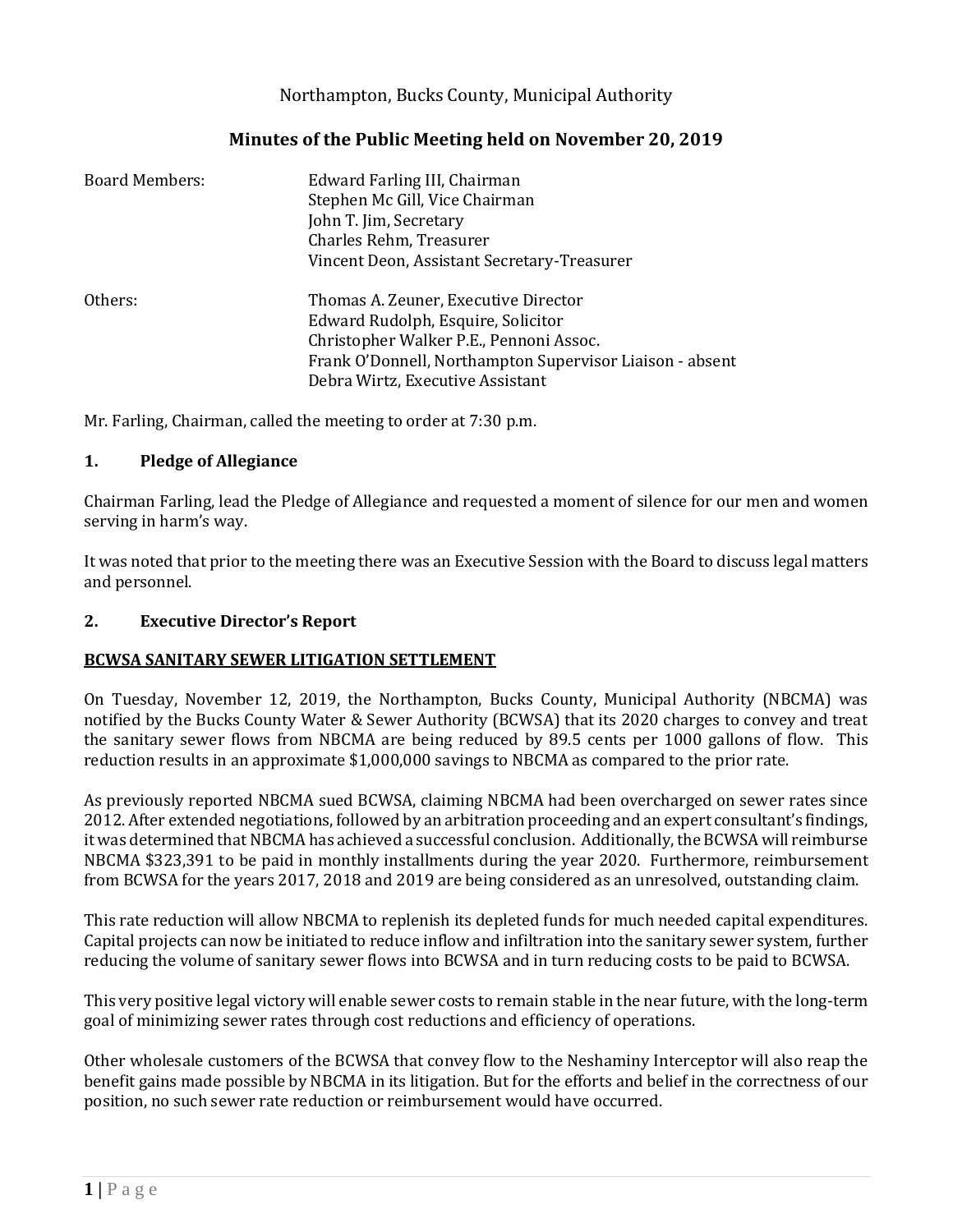## **PFOA and PFOS Wells above self-imposed level**

In October 2019 the Authority shut down Wells No. 7 due to a detection of 16 ppt for PFOS's and Well No. 9 due to a detection of 16 ppt for PFOS's.

Today, we have four (4) of our 15 municipal wells (26%) out of service due to levels above our self-imposed maximum standards.

#### **INSURANCE:**

At the last Board meeting the Authority Board provided me authorization to enter into new insurance agreements for workers compensation and general liability for the new fiscal year. The Authority received proposals that resulted in a \$40 thousand dollars savings to the Authority

#### **NEW RESOLUTION- SANITARY SEWER CHARGES / BCWSA**

Proposed RESOLUTION of the Northampton Bucks County Municipal Authority (NBCMA) directed to the Bucks County Water and Sewer Authority (BCWSA) seeking reimbursement for monetary overcharges for sanitary sewer service for calendar years 2017, 2018 and 2019. A RESOLUTION has been prepared for Board deliberation and vote.

A motion (Deon-McGill) made that the Northampton, Bucks County, Municipal Authority Board approve Resolution No. 2019-1229, a Resolution of the Northampton, Bucks County, Municipal Authority authorizing the Executive Director and Solicitor to advise Bucks County Water and Sewer Authority (BCWSA) That this Authority is seeking reimbursement with imputed interest of overcharges for sanitary sewer service for calendar years 2017, 2018, AND 2019 passed with 5 ayes.

#### *RESOLUTION NO. 2019-1229*

#### *RESOLUTION OF THE NORTHAMPTON BUCKS COUNTY MUNICIPAL AUTHORITY (AUTHORITY), AUTHORIZING THE EXECUTIVE DIRECTOR AND SOLICITOR TO ADVISE BUCKS COUNTY WATER AND SEWER AUTHORITY (BCWSA) THAT THIS AUTHORITY IS SEEKING REIMBURSEMENT WITH IMPUTED INTEREST OF OVERCHARGES FOR SANITARY SEWER SERVICE FOR CALENDAR YEARS 2017, 2018, AND 2019*

*Whereas in 2015, the AUTHORITY engaged Herbert Rowland & Grubic, Inc. of Harrisburg, Pennsylvania to investigate the wholesale sanitary sewer rates being charged by BCWSA.*

*Whereas in 2017, believing that the rates charged by BCWSA violated the terms of the 1965 agreement representing the wholesale customers of the Neshaminy Interceptor and BCWSA, the Authority entered into a mutual agreement to arbitrate the rate dispute for the specific years 2012 through 2016.* 

- *1. Mr. James H. Laskey, Esquire of the firm Norris McLaughlin / P.A. of Bridgewater NJ (Arbitrator) was the mutually selected arbitrator to hear the rate dispute. The arbitration was held on May 2, 2018 and the Order and Decision of the Arbitrator was issued on August 7, 2018.*
- *2. The Arbitrator Ordered that a new cost of service study should be conducted by an independent third -party expert agreeable to both parties. The cost of service study as ordered was intended to set new rates for the wholesale customers of the BCWSA served by the Neshaminy Interceptor, effective January 2020.*
- *3. Mr. John F. Guastella; President of the firm Guastella Associates, LLC of Jupiter Florida (Guastella) was the independent mutually selected rate expert of both parties. The cost of the service study was set using a 2017 calculation basis in imputing 2020 rates to be charge by BCWSA to all wholesale customers served by the Neshaminy interceptor in conformity with the arbitration Order. The cost of the new cost of sewer service study was paid equally by BCWSA and the Authority.*

*Whereas, the basis of the arbitration Order only covered specific calendar years 2012 through 2016; the Authority is now logically seeking reimbursement of monetary overcharges for calendar years 2017, 2018 and 2019, which periods are outside the time scope of the arbitration as agreed to by both parties.*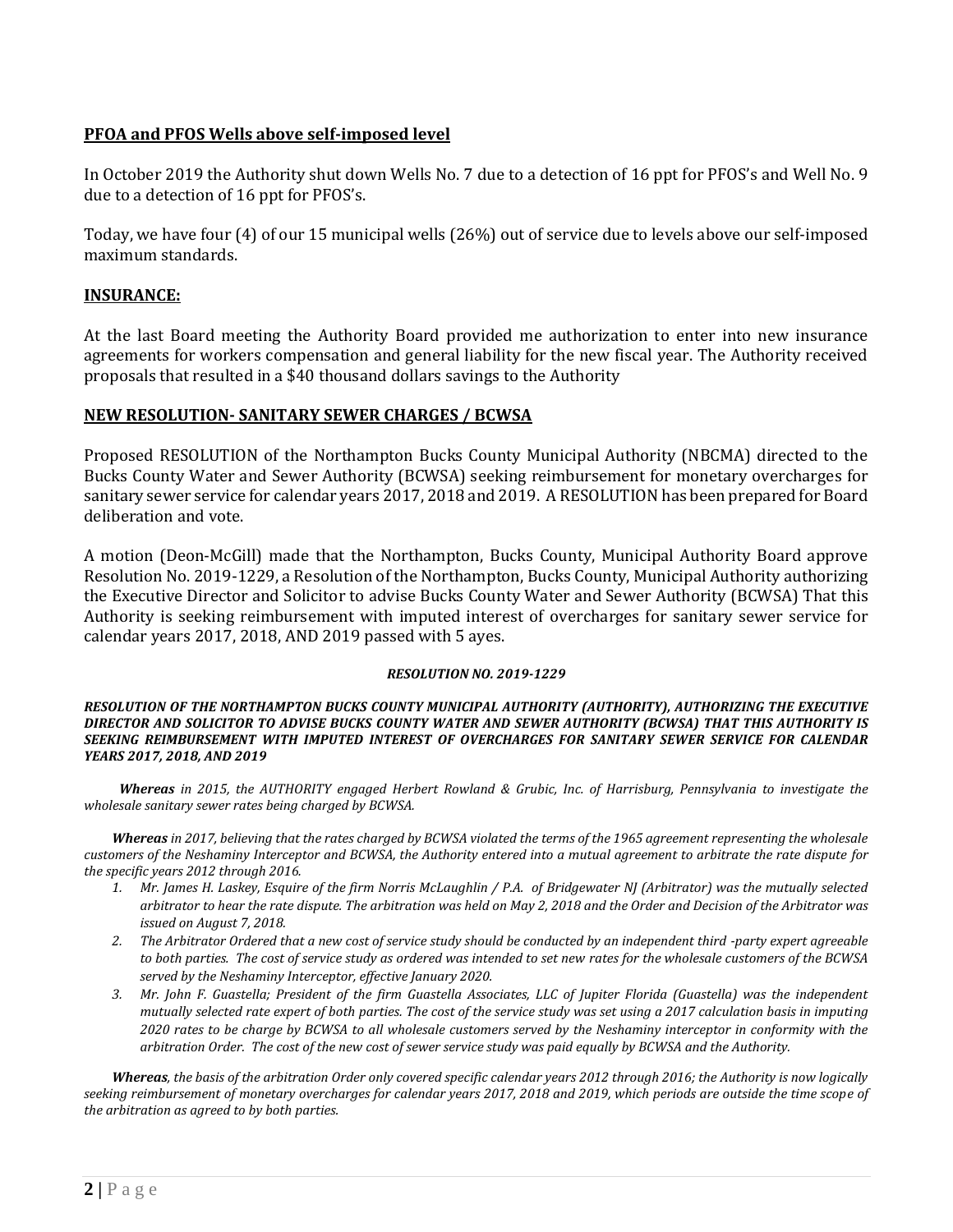*Whereas, the mutually agreeable cost of service study completed by Guastella provides that based upon 2017 operations, the new rate effective January 2020 would be determined. Such a rate computation should likewise be the basis for determination for 2017, 2018 and 2019 rates. The overcharges, with interest therein, can then be determined.* 

*NOW, THEREFORE, BE IT RESOLVED, that the Authority may proceed in such actions as are reasonable and necessary to recover overcharges of sanitary sewer rates of BCWSA paid by this Authority together with interest therein for the calendar years 2017, 2018 and 2019.*

*ADOPTED at the Public Meeting held on November 20, 2019.*

#### **HOUSE BILL NO. 1410 (PFAS ISSUE)**

HB 1410 by Representative Todd Stephens received Final Passage (Y: 42/N: 7) in the Senate the evening of Monday November 18, 2019. It now goes to the Governor for his consideration/signature. The bill redirects a portion of the state tax revenue generated from a qualified former military installation and surrounding lands to a newly created municipal authority to remediate water contamination by the military installation. It also establishes a program under PENNVEST to address PFAS water contamination in Pennsylvania's impacted communities.

#### **SUPPLEMENTAL AGENDA TOPICS**

- Information Technology Upgrade
- Correction to Past Minutes
- Administrative Compensation

## **3. Citizens' Concerns**

None

## **4. Approval of the Minutes of October 2, 2019**

A motion (Rehm-Deon) made to approve the Minutes of October 2, 2019 passed with 5 ayes.

## **5. Check Requisitions / Accounts Payable**

A motion (Rehm-McGill) adopting the following resolutions passed 5 with ayes.

**Requisition No. 2185** dated 10/16/2019 in the amount of \$495,669.31 **Requisition No. 2186** dated 10/29/2019 in the amount of \$892,902.70 **Requisition No. 2187** dated 11/20/2019 in the amount of \$888,985.45

The major items paid under **Requisition No. 2185** are as follows: First National Bank of Newtown \$250,121.57; PECO - \$12,630.16; BCWSA - \$2,300.00; Core & Main LP - \$6,594.52; Coyne Chemical - \$1,177.60; CSL Services Inc. - \$6,700.00; Gannett Fleming Comp. - \$1,900.00; Guastella Assoc. - \$5,568.75; Independence Blue Cross - \$10,175.36; JH Shanahan - \$21,240.00; Karl Hops Inc. - \$1,142.94; Link Computer Corp. - \$3,620.51; M.J. Reider Assoc. - \$1,387.00; Office Basics - \$1,198.96; Pennoni Assoc. Inc. - \$31,210.55; RIO Supply Inc - \$14,369.53; Rudolph Clark LLC - \$12,359.45; Teamster Health & Welfare Fund - \$17,677.55; USA Blue Book - \$2,483.15; Warminster Fiberglass - \$5,770.00; and \$75,000.00 for payroll.

The major items paid under **Requisition No. 2186** are as follows: Analytical Laboratories - \$12,000.00; BCWSA - \$29,900.00; BCWSA – Sewer - \$371,865.31; BCWSA - Water - \$175,029.11; Environmental Products - \$1,681.85; First National Bank of Newtown - \$59,129.38; Guardian - \$3,796.69; Hannon Auto Service - \$2,685.49; Karl Hops Inc. - \$1,860.61; M & M Lawncare East Inc. - \$1,540.00; M.J. Reider Assoc. - \$1,299.00; RIO Supply Inc. - \$8,592.60; USPS - \$5,000.00; W. Bruce Beaton - \$134,634.00; and \$75,000.00 for payroll.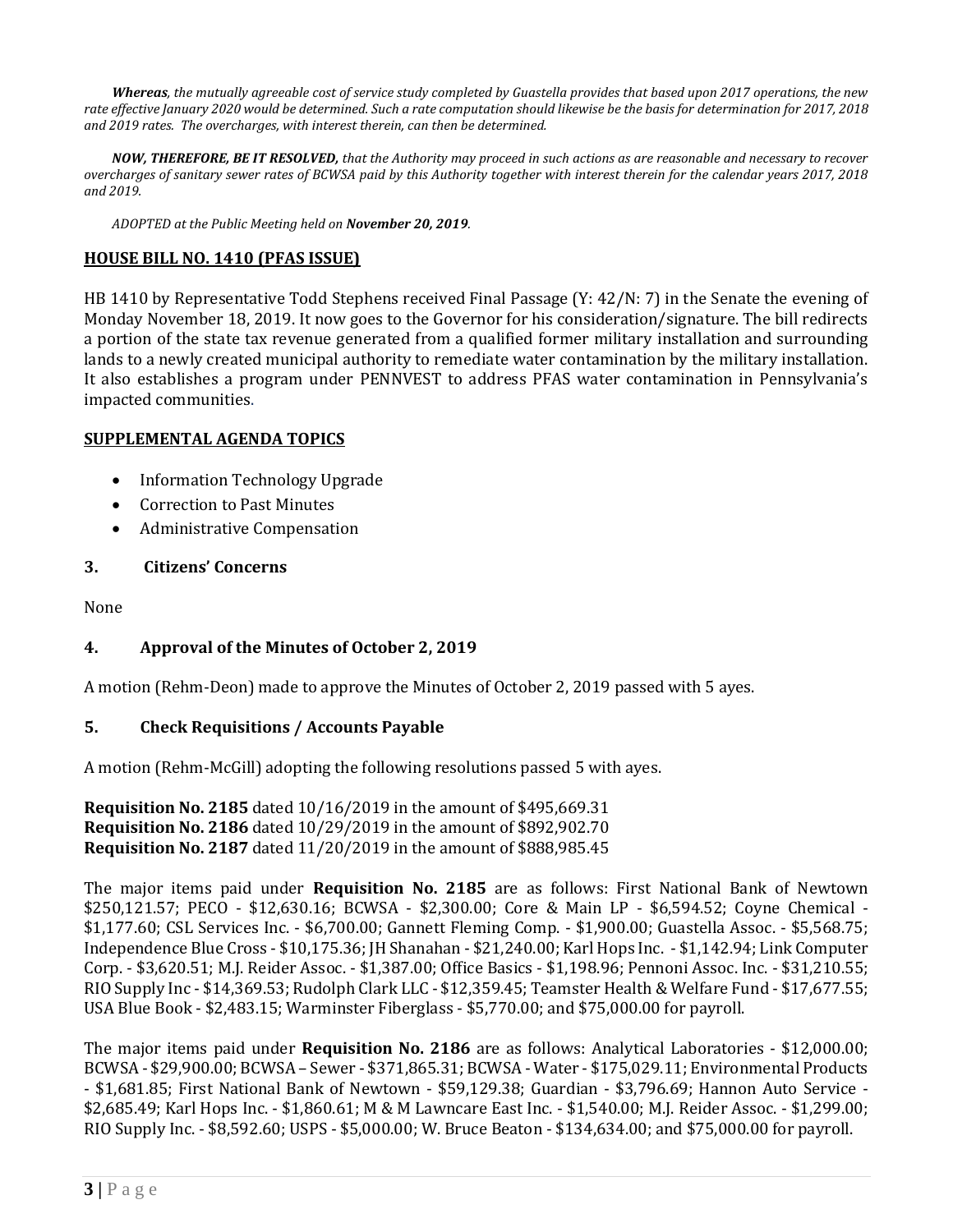The major items paid under **Requisition No. 2187** are as follows: BCWSA - \$2,300.00; PECO - \$12,410.51; Verizon - \$1,014.62; Pennoni Assoc. Inc. - \$43,469.06; A & M Truck Service - \$1,688.00; BCWSA – Sewer - \$387,005.72; BCWSA – Water - \$135,793.75; Core & Main LP - \$2,993.75; CorrPro - \$3,870.00; Coyne Chemical - \$1,177.00; CSL Services Inc. - \$6,775.00 Custom Care Property Maintenance - \$2,882.00; Dukes Root Control Inc. - \$91,173.61; Hach Co. - \$1,014.60; Independence Blue Cross - \$10,175.36; JH Shanahan - \$28,550.00; Karl Hops Inc. - \$1,365.94; Kufen Motor & Pump - \$1,788.75; LB Water Service - \$3,549.27; Link Computer Corp - \$3,620.51; M & M Lawncare East Inc. - \$1,540.00; M.J. Reider Assoc. - \$1,517.00; Office Basics - \$2,435.95; PA UC Fund - \$3,002.92; Rudolph Clarke LLC - \$30,497.50; Teamster Health & Welfare Fund - \$17,677.55; USPS - \$5,000.00; and \$75,000.00 for payroll

# **6. 2020 Meeting Schedule**

A motion (McGill-Rehm) made to approve the Authority meeting schedule for 2020, identified as Exhibit "A", authorize the administration to advertise and post the schedule on the Authority website passed with 5 ayes. It was noted that beginning in February 2020 NBCMA Public Board Meetings will start at 6:30 P.M.

## **7. 2020 Holiday Schedule**

A motion (McGill-Rehm) made to approve the 2020 holiday schedule as presented passed with 5 ayes.

## **8. Award Contract – Navy Cooperative Agreement – Contract 1-W-18**

A motion (Farling-Rehm) made to award Contract 1-W-18 to Joao & Bradley Construction Company of Bethlehem PA in the amount of \$192,225.00 passed with 5 ayes.

## **9. Resolution 2019-1228 Amending Rates, Rules & Regulations Regarding Fire Hydrants**

A motion (McGill-Deon) made to adopt Resolution #2019-1228, an amendment to Exhibit "F" of the Rates, Rules & Regulations passed with 5 ayes.

## **10. Adoption of 2020 Capital and Operational Budgets**

A motion (Rehm-McGill) made to approve and adopt the 2020 Operational and Capital Budget as presented passed with 5 ayes. The Budget will be available on the Northampton, Bucks County, Municipal Authority website.

Mr. Zeuner, Executive Director noted that there will be no increase in water and sewer rates this year despite Facebook posts to the contrary.

## **11. Correction to Minutes of April 3, 2019**

A motion (McGill-Deon) made to amend the April 2, 2019 Minutes of the Public Meeting to clarify information regarding Requisition No. 2170 passed with 5 ayes.

# **12. Hardware & Software Upgrade**

A motion (Farling-McGill) made authorize the purchase of hardware and software upgrades from its professional services provider of information technology (I.T.), LookFirst Technology LLC, of Chalfont Pennsylvania of the five (5) total quotation #'s 1830, 1848, 1829, 1831, and 1851 all dated October 17, 2019 for a grand total of \$17,527.99 passed with 5 ayes.